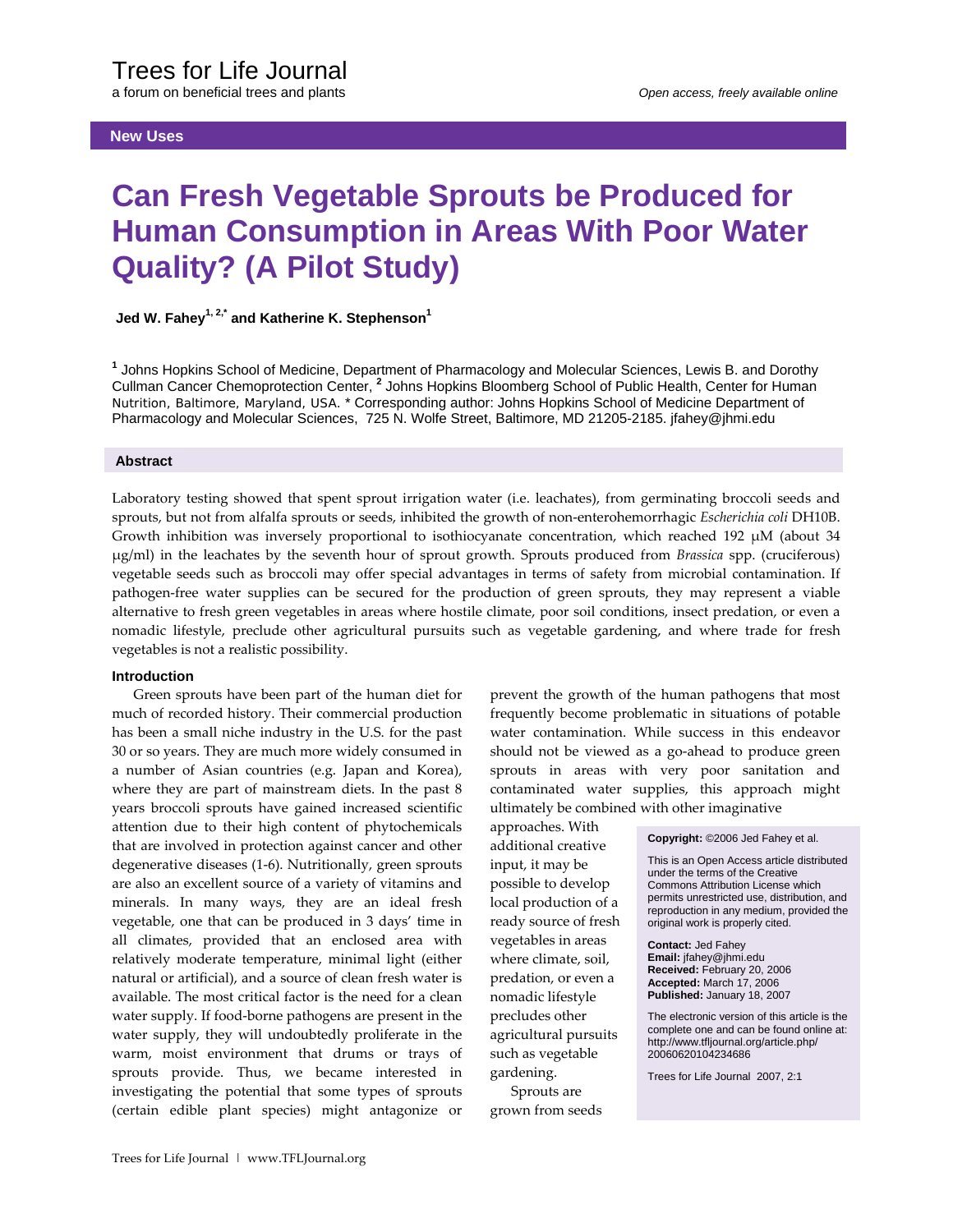placed in environmentally controlled, hydroponic conditions and incubated in warm, moist conditions which are ideal environments for microbial growth. If *Escherichia coli* or *Salmonella* spp. are present on the surface of the seed, it is likely that they will multiply in the sprouting environment. To date, no practical methods have been developed to check the growth of these contaminants during germination and sprout growth or processing. They must therefore be prevented from entering the process, or if contamination occurs affected final product must be identified and destroyed. It is therefore essential that seeds to be used for sprouting undergo surface-disinfection by treatment with a biocide. The efficacy of such agents, most notably calcium hypochlorite, has been extensively documented in the laboratories of Beuchat and colleagues (7‐11), as well as others (12‐14). When these agents are used correctly the resulting sprouts are safe to eat. A recommendation to use such a surface disinfection process is now part of a guidance that the U.S. FDA issued in 1999 (15).

In addition to these safeguards, sprouts of cruciferous or *Brassica* spp. vegetable seeds, have a second-line defense against contamination in that they produce secondary metabolites, also known as phytochemicals, which have antimicrobial activity. This bactericidal activity of isothiocyanates has been known for many years. Isothiocyanates and the glucosinolate / myrosinase system that leads to their production plays a major role in plant defense against fungal diseases and pest infestation (16) and this activity has been discussed extensively in the plant and microbial literature (reviewed by 16‐18). The antimicrobial effects and mode of action of allyl isothiocyanate have been examined against an array of bacteria and fungi including *E. coli*. (19,20). Over 40 years ago, the antibacterial effects of 15 isothiocyanates were evaluated on 10 test organisms, including both gram positive and gram negative organisms and including *E. coli* (21). Kim et al. (22) utilized allyl isothiocyanate (from the glucosinolate sinigrin) as an antimicrobial on cooked rice. Park et al. (23) recently determined that although allyl isothiocyanate is a highly effective agent against *E. coli* 0157:H7 on alfalfa seeds, it also has deleterious negative effects on seed viability. Sulforaphane, the isothiocyanate of broccoli and broccoli sprouts, was originally isolated from the cruciferous weed hoary cress (*Cardaria draba),* based upon its bactericidal activity (24). This antimicrobial activity against a range of bacteria and fungi was further characterized by Dornberger (25), and it was recently demonstrated to have potent activity against a human bacterial pathogen and carcinogen – *Helicobacter pylori* (2). *H. pylori* is the

causative agent of much of the world's gastritis, ulcers, and stomach cancer (26).

Sulforaphane, a compound unique to the cruciferous species, is a potent bacteriostatic and bactericidal agent against both reference strains and clinical isolates of *H. pylori* including those that were resistant to multiple synthetic antibiotics. Sulforaphane, in contrast to allyl isothiocyanate, is much less volatile, and does not have similar effects upon seed viability. We present herein, evidence of the bactericidal activity of broccoli seed and sprout leachate (i.e., spent sprout irrigation water), but not alfalfa seed and sprout leachate, against a laboratory strain of *E. coli*. We discuss the potential bactericidal activity in broccoli and perhaps other cruciferous sprouts (e.g., cabbage, arugula, kale, radish, mustard, cress and daikon), which may bolster the safety profile of these sprouts in particular.

## **Materials and Methods**

# *Levels of glucosinolates and isothiocyanates in seed and sprout leachates*

In a laboratory setting, about 600 g of both broccoli and alfalfa seeds (Caudill Seed Co., Louisville, KY, USA) were placed in separate, adjacent trays on a commercial‐style tray‐type sprout cart. Before being placed on the sprout cart, the broccoli and alfalfa seeds were surface-disinfected by immersing them in a solution of 25% Clorox® commercial bleach (ca. 13,000 ppm of sodium hypochlorite) in water with 30 mg/L Alconox® laboratory detergent for 15 minutes, and then exhaustively rinsing the seeds with water -- similar to commonly accepted protocols used by the sprouting industry. The seeds were then placed in an inclined sprouting tray, rinsed again with spray from an overhead mist nozzle, and then allowed to sit undisturbed for 1 hour. After one hour, water was delivered via overhead mist until about 200 ml of liquid per sprouting tray had run off and been collected. Misting was continued using six 20‐second sprays per hour until the next collection period, at which time the trays were again left undisturbed for 1 hour. After this hour the leachate was rinsed away with fresh water and collected.

# **Analytical**

Quantification and identification of glucosinolates present were determined by established spectrophotometric and HPLC methods (27‐29). Total glucosinolate + isothiocyanate determinations were made after digestion of leachate samples with purified myrosinase (0.0003 U/ml) and ascorbate (500  $\mu$ M), by the cyclocondensation reaction as described by Zhang and colleagues (29).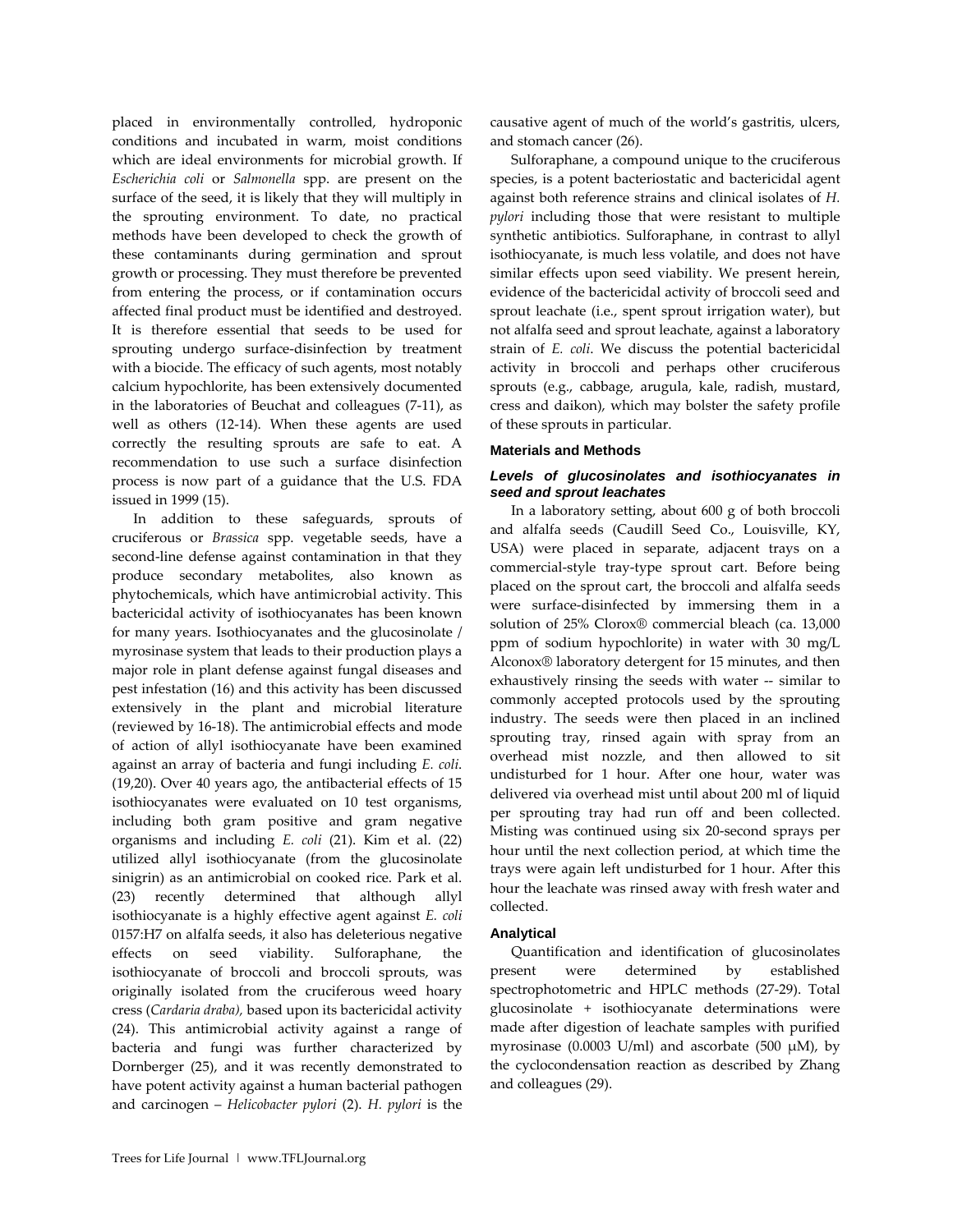# *Effect of seed and sprout leachates on bacterial growth*

Leachate collected as described above was assessed for its effect on the growth in broth culture of *E. coli* K12 strain DH10B (laboratory collection). Bacterial growth at 37˚C in the dark was monitored in complete Luria Broth (LB), as well as in a 10‐fold dilution of this medium (LB/10). The culture media were prepared by adding the dry ingredients (10 g/L tryptone, 5 g/L yeast extract, and 10 g/L NaCl for full‐strength medium) to the appropriate volume of water, or to leachate from collections made following disinfection of the seeds as described above. (Tryptone and yeast extract were from Difco Laboratories, Detroit, MI, USA; all other reagents were from Sigma‐Aldrich, St. Louis, MO, USA). Once the dry LB or LB/10 ingredients were dissolved, the pH was adjusted to pH 7.5 with NaOH, and the medium was filter‐sterilized and used for the cultivation of *E. coli* DH10B. The LB/10 was prepared with leachates collected after the first, fourth, and seventh hour of broccoli seed germination. Bacterial growth was monitored according to standard methods by measuring the increase in absorbance at 550 or 600 nm, compared to an appropriate sterile medium control or water, on a UVMax microtiter plate reader (Molecular Devices Corp., Sunnyvale, CA, USA). In separate experiments, freeze‐dried leachates were added to liquid medium and leachate was used to prepare agar‐ solidified medium (1.5% Bacto Difco Agar). Dry weight determinations were made on leachates by evaporating a subsample and holding it at 105°C until a constant weight was attained. Growth on semi‐solid medium was monitored by spot-plating 20μL drops of an appropriate dilution (calculated to yield between 3 and 30 CFU/drop) of viable bacterial culture (30) on both control and leachate‐amended media.

## **Results**

# *Leaching of glucosinolates and their cognate isothiocyanates from germinating seeds and sprouts*

The initial broccoli seed waste/rinse water, collectively termed "the leachate," had a pH of 6.8 and was straw‐colored. The levels of isothiocyanate in the leachate from broccoli seeds and sprouts increased from about 13 μM after the first hour of growth following the seed disinfection treatment, to about 102 μM and 192 μM after the fourth and seventh hour of growth, respectively. Levels of glucoraphanin (the precursor of sulforaphane) were highest at the fourth hour, and the glucosinolate concentrations were 148, 242 and 154 μM at the 1, 4 and 7 h collection times, respectively. Glucosinolates recovered consisted of 99.4% glucoraphanin and 0.6% neoglucobrassicin. In contrast,



**Figure 1.** Effect of leachate from sprouting broccoli seeds on the growth of *E. coli* DH10B in 10% Luria broth (LB/10), assessed by spectrophotometry of bacterial broth cultures after 5h of incubation at 37˚C.

Recovery of total dissolved solids (dry weight) from the hourly broccoli leachate collections ranged from 3.9 to 5.2 mg/ml. Total recovery of glucoraphanin from the seeds was as high as 81.5 nmol/g seed/h. When leaching was continued for 12 h, about 1 μmol of glucoraphanin per gram of seed, or about 2% of the total glucoraphanin content of the seed used in these experiments, was thus leached out of them. Leaching of glucosinolates rapidly falls off as sprouts develop, such that the majority of the glucoraphanin initially present in the seeds can still be found in the sprouts grown from those seeds (3,31).



**Figure 2.** Growth of *E. coli* DH10B, inoculated into Luria Broth prepared with distilled water, or with broccoli or alfalfa seed leachates collected 1 h after surface sterilization of seeds. Bacterial growth was assessed over 8 h by spectrophotometry of bacterial broth cultures incubated at 37˚C.

#### *Effect of broccoli seed and sprout leachates on bacterial growth*

The growth inhibitory activity of broccoli seed and sprout leachate was unaffected by freeze‐drying or heating to 50°C, but such activity was rapidly lost upon mixing with an agar base. There was a substantial inhibitory effect on bacterial growth of broccoli seed leachate when amended into Luria Broth (LB; Figs. 1 &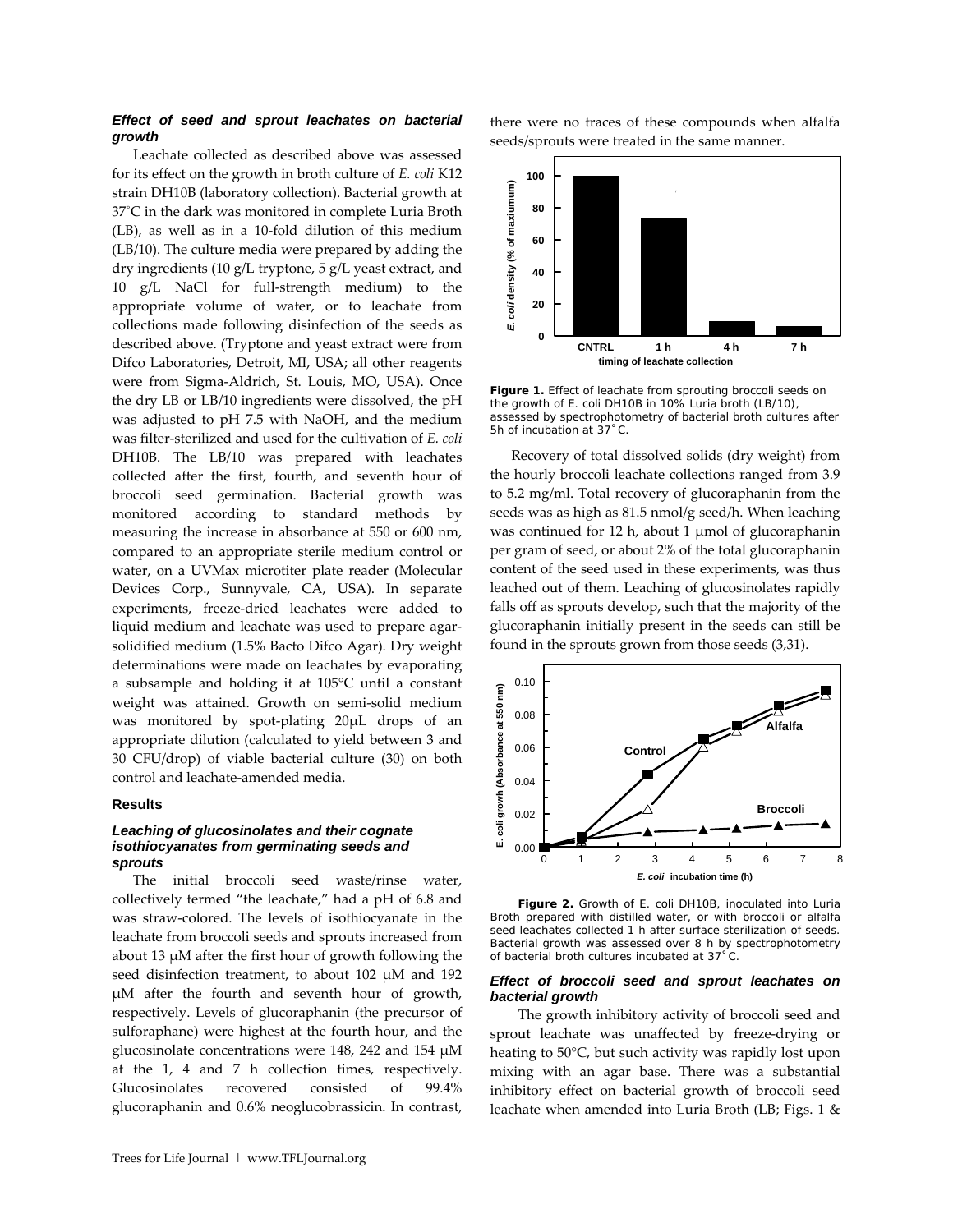2). In contrast, no inhibitory effect of the leachate obtained from alfalfa seeds was observed (Fig. 2).

This growth inhibitory effect was even more dramatic in a low nutrient medium background (LB/10) since bacterial growth was completely halted (Fig. 3; relative bacterial numbers and viability was confirmed by drop‐plating samples at various time points onto semi‐solid Luria Broth [data not shown]). This low nutrient environment is in fact more representative of the actual "nutrient conditions" that exist during the sprouting process, since, as discussed in the previous section, sprout leachates had total dissolved solids contents of 4‐5 mg/L, whereas LB contains 15 mg/L of extremely rich organic material (10 mg/L tryptone and 5 mg/L yeast extract). In addition to being more congruent with sprout leachate from a nutrient density perspective, sulforaphane or other isothiocyanates would likely be more rapidly complexed or bound in a growth medium as rich as LB. Thus, LB/10 was used for further studies.

 **growth (Absorbance at 600 nm)**



**Figure 3.** Comparison of growth of *E.coli* DH10B inoculated into either Luria Broth or dilute (10%) Luria Broth prepared with distilled water (open symbols; LB or LB/10) or with broccoli seed leachate prepared in these basal media (closed symbols). Bacterial growth was assessed over 8 h by spectrophotometry of bacterial broth cultures incubated at 37˚C.

## *Effect of leachate collection time on antibacterial effect*

LB/10 was prepared with leachates collected after the first, fourth, and seventh hour of seed germination. There was a potent inhibitory effect of the broccoli seed/sprout leachate on bacterial growth. This inhibittory effect increased with time over the germination period (Figure 4). The differential effects were rank‐ correlated with the isothiocyanate content and with the glucosinolate‐isothiocyanate content of the leachate (see Fig. 1), and the bactericidal activity had disappeared by

 **growth (Absorbance at 550 nm)**



**Figure 4**. Growth of *E. coli* DH10B inoculated into dilute (10%) 37 °C. Open symbols represent alfalfa; filled symbols represent Luria Broth prepared with water or with broccoli or alfalfa sprout leachate collected after 1h, 4h, or 7 h of seed/sprout germination. Bacterial growth was assessed over 5 h by spectrophotometry of bacterial broth cultures incubated at broccoli; cross (+) represents controls. 1h ( $\Box$ ,  $\blacksquare$ ); 4h ( $\triangledown$ ,  $\nabla$ ); 7h  $(\triangle, \triangle)$ .

#### **n Discussio**

We have evaluated the bactericidal activity of lea chates (i.e., spent irrigation water) from sprouting increased protection from microbial contamination. seeds of broccoli. Leachates from germinating broccoli seeds, but not from alfalfa sprouts, have significant capacity to inhibit the growth of *E. coli* DH10B in spent sprout irrigation water. Although we have not tested these leachates against other isolates or pathovars of *E. coli* or against *Salmonella* spp., we have attempted to highlight the potential bactericidal activity of broccoli and perhaps other cruciferous sprouts. Antimicrobial activity falls off after 7 hours, perhaps due to reduced leaching or to increased binding of isothiocyanates to organic matter. Nonetheless, the early activity may pro‐ vide special advantages from the perspective of Further testing against other bacterial strains, and testing of production‐scale drums or trays that have been deliberately inoculated with pathogens, is of course warranted. When combined with a seed surface‐ disinfection step, the bactericidal activity demonstrated herein addresses a separate and independent avenue for achieving higher levels of food safety in sprouts of broccoli, and perhaps other cruciferous vegetables. With proper attention to growing conditions and assurance of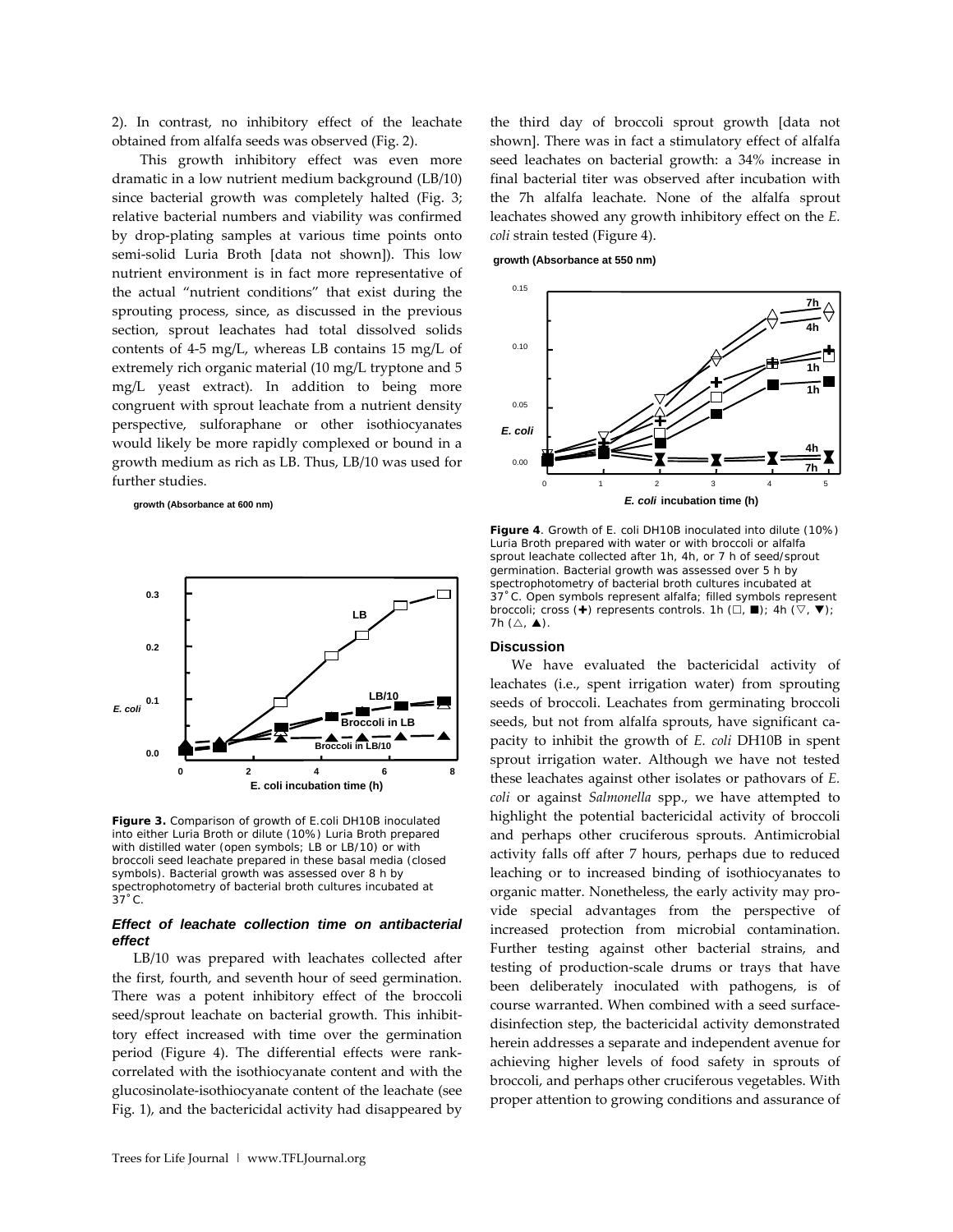a pathogen‐free water supply, the advantages of fresh green sprouts might ultimately be safely realized by those who by virtue of climate, geography, or a host of other socio‐economic factors are not able to produce or obtain green vegetables that are part of a healthy diet.

## **Disclosure**

One of the authors (JWF), as well as Johns Hopkins Un iversity, own stock in Brassica Protection Products (BPP), a company whose mission is to develop chemo‐ protective food products and which sells broccoli sprouts in the U.S., Belgium, France, Germany, Japan, Korea, the Netherlands, and New Zealand. JWF is a co‐ founder and an unpaid scientific consultant to BPP and his stock is subject to certain restrictions under University policy. The terms of this arrangement are

accordance with its conflict of interest policies. being managed by Johns Hopkins University in

#### **Acknowledgement**

This work was supported by unrestricted research fun ds generously provided by the Lewis B. and Dorothy leagues, in particular Doug Archer, Arthur Davis, Fred Cullman Foundation. We acknowledge many col-Degnan, Paul Swidersky, and Paul Talalay, for percep‐ tive, critical reading of early versions of this manuscript.

Ce nter for Food Safety and Applied Nutrition, Public k Meeting: 2005 Sprout Safety, May 17, 2005, College Par A Portion of this paper was presented at the FDA, Maryland, which can be accessed at http:// www.cfsan.fda.gov/~dms/sprotran.html#sprofahe.

## **References**

- 1. Brooks JD, VG Paton, and G Vidanes (2001) Potent induction of phase 2 enzymes in human prostate cells by sulforaphane. *Cancer Epidemiology Biomarkers and Prevention* 10:949-954.
- 2. Fahey JW, X Haristoy, PM Dolan, TW Kensler, I Scholtus, KK Stephenson, P Talalay, and A Lozniewski (2002) Sulforaphane inhibits extracellular, intracellular, and antibiotic-resistant strains of *Helicobacter pylori* and prevents benzo[a]pyrene-induced stomach tumors. *Proceedings of the National Academy of Sciences,* USA 99:7610-7615.
- 3. Fahey JW, Y Zhang, and P Talalay (1997) Broccoli sprouts: An exceptionally rich source of inducers of enzymes that protect against chemical carcinogens. *Proceedings of the National Academy of Sciences, USA* 94:10367- 10372.
- 4. Gao X, AT Dinkova-Kostova, and P Talalay (2001) Powerful and prolonged protection of human retinal pigment epithelial cells, keratinocytes, and mouse leukemia cells against oxidative damage: the indirect antioxidant effects of sulforaphane. *Proceedings of the National Academy of Sciences, USA* 98:15221-15226.
- 5. Shapiro TA, JW Fahey, KL Wade, KK Stephenson, and P Talalay (2001) Disposition of chemoprotective glucosinolates and isothiocyanates of broccoli sprouts. *Cancer Epidemiology Biomarkers and Prevention* 10:501-508.
- 6. Talalay P, and JW Fahey (2001) Phytochemicals from cruciferous plants protect against cancer by modulating carcinogen metabolism. *Journal of Nutrition* 131:3027S-3033S.
- 7. Beuchat LR (1997) Comparison of chemical treatments to kill *Salmonella* on alfalfa seeds destined for sprout production. *International Journal of Food Microbiology* 34:329-333.
- 8. Holliday SL, AJ Scouten, LR Beuchat (2001) Efficacy of chemical treatments in eliminating *Salmonella* and *Escherichia coli* O157:H7 on scarified and polished alfalfa seeds. *Journal of Food Protection* 64:1489-1495.
- 9. Jaquette CB, LR Beuchat, and BE Mahon (1996) Efficacy of chlorine and heat treatment in killing *Salmonella stanley* inoculated onto alfalfa seeds and growth and survival of the pathogen during sprouting and storage. *Applied and Environmental Microbiology* 62:2212- 2215.
- 10. Scouten AJ, LR Beuchat (2002) Combined effects of chemical, heat and ultrasound treatments to kill *Salmonella* and *Escherichia coli* O157:H7 on alfalfa seeds. *Journal of Applied Microbiology* 92:668-674.
- 11. Taormina PJ, and LR Beuchat (1999) Behavior of enterohemorrhagic *Escherichia coli* O157:H7 on alfalfa sprouts during the sprouting process as influenced by treatments with various chemicals. *Journal of Food Protection* 62:850-856.